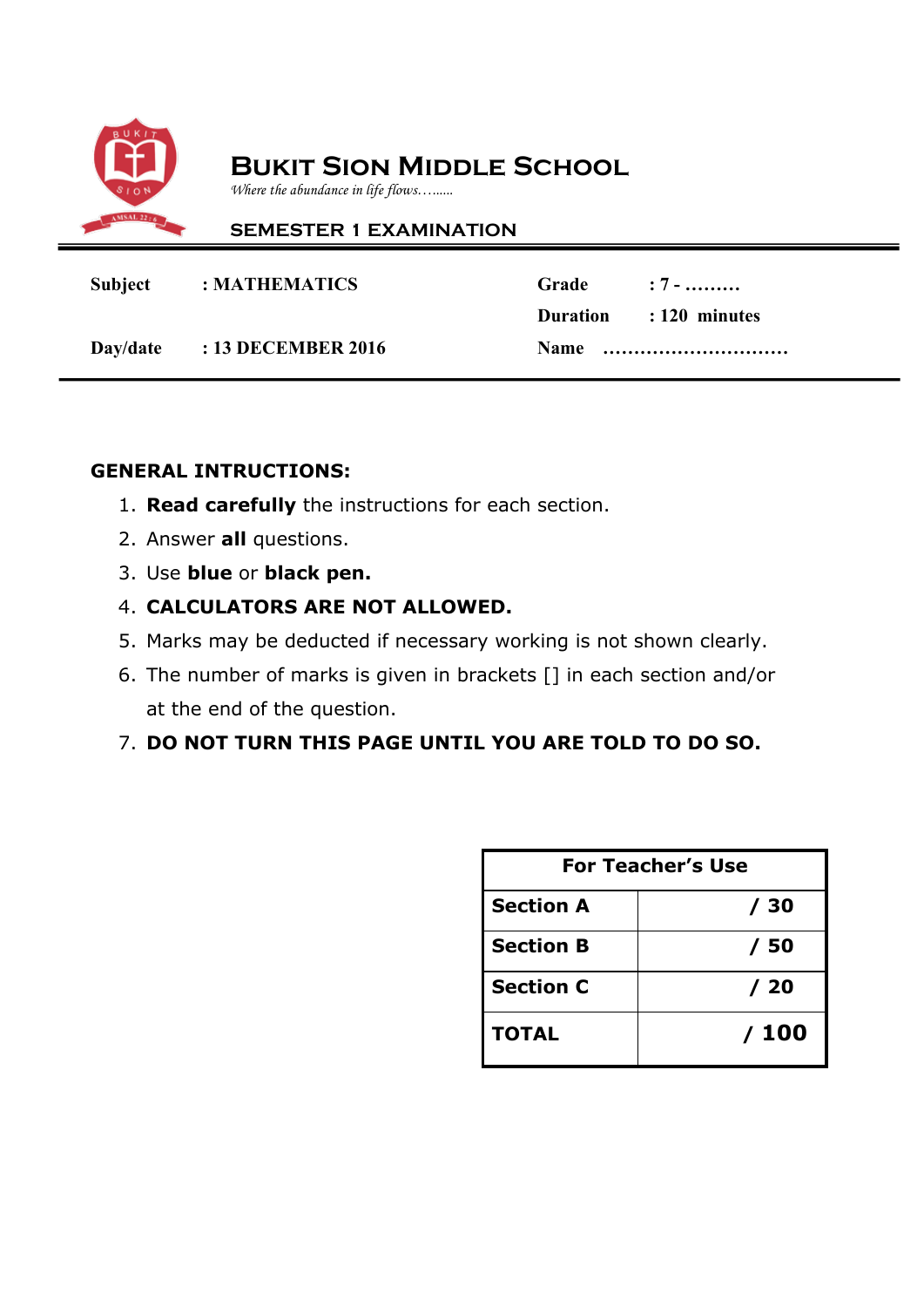# **SECTION A: MULTIPLE CHOICE (30 MARKS)**

**Choose the letter of the correct answer**.

**WRITE THE CAPITAL LETTER ON THE SPACE PROVIDED ON THE RIGHT.**

| 1. Which of the following is equal to $5(8-x)$ ?                         |                        | $\left($       | $\mathcal{E}$ |
|--------------------------------------------------------------------------|------------------------|----------------|---------------|
| (A) $5x - 40$                                                            | (C) $40 - 5x$          |                |               |
| (B) $x-40$                                                               | (D) $5 - 8x$           |                |               |
| 2. Which of the following values satisfies the inequality $y + 4 > 10$ ? |                        | €              | $\mathcal{E}$ |
| $(A) - 4$                                                                | $(C)$ 6                |                |               |
| (B) 100                                                                  | $(D) -6$               |                |               |
| 3. Which algebraic expression represents 15 less than $x$ divided by 9?  |                        | €              | $\big)$       |
| (A) $\frac{x}{9} - 15$                                                   | (C) $15 - \frac{x}{9}$ |                |               |
| $(B) 9x - 15$                                                            | (D) $15 - 9x$          |                |               |
| 4. If 16 is 4 more than 4x, find the value of $5x - 1$ .                 |                        | €              | $\big)$       |
| $(A)$ 14                                                                 | $(C)$ 3                |                |               |
| $(B)$ 12                                                                 | $(D)$ 5                |                |               |
| 5. When $5x + 4y$ is subtracted from $5x - 4y$ , the difference is:      |                        | €              | $\big)$       |
| $(A)$ 0                                                                  | $(C)$ 10x              |                |               |
| $(B)$ 8y                                                                 | $(D) - 8y$             |                |               |
| 6. The expression $\frac{2n}{5} + \frac{3n}{2}$ is equivalent to:        |                        |                | $\mathcal{E}$ |
| (A) $\frac{5n}{7}$                                                       | (C) $\frac{19n}{10}$   |                |               |
| (B) $\frac{6n^2}{10}$                                                    | (D) $\frac{7n}{10}$    |                |               |
|                                                                          |                        |                |               |
| 7. Simplify the expression $2(3w - 7) + 2w$                              |                        | €              |               |
| (A) $6w - 7$                                                             | $(C) -14 + 8w$         |                |               |
| (B) $8w - 7$                                                             | (D) $14 + 8w$          |                |               |
| 8. The greatest common factor of $3m^2n + 12mn^2$ is:                    |                        | $\overline{(}$ |               |
| (A)3n                                                                    | $(C)$ 3 <i>m</i>       |                |               |
| $(B)$ 3mn                                                                | (D) $3mn^2$            |                |               |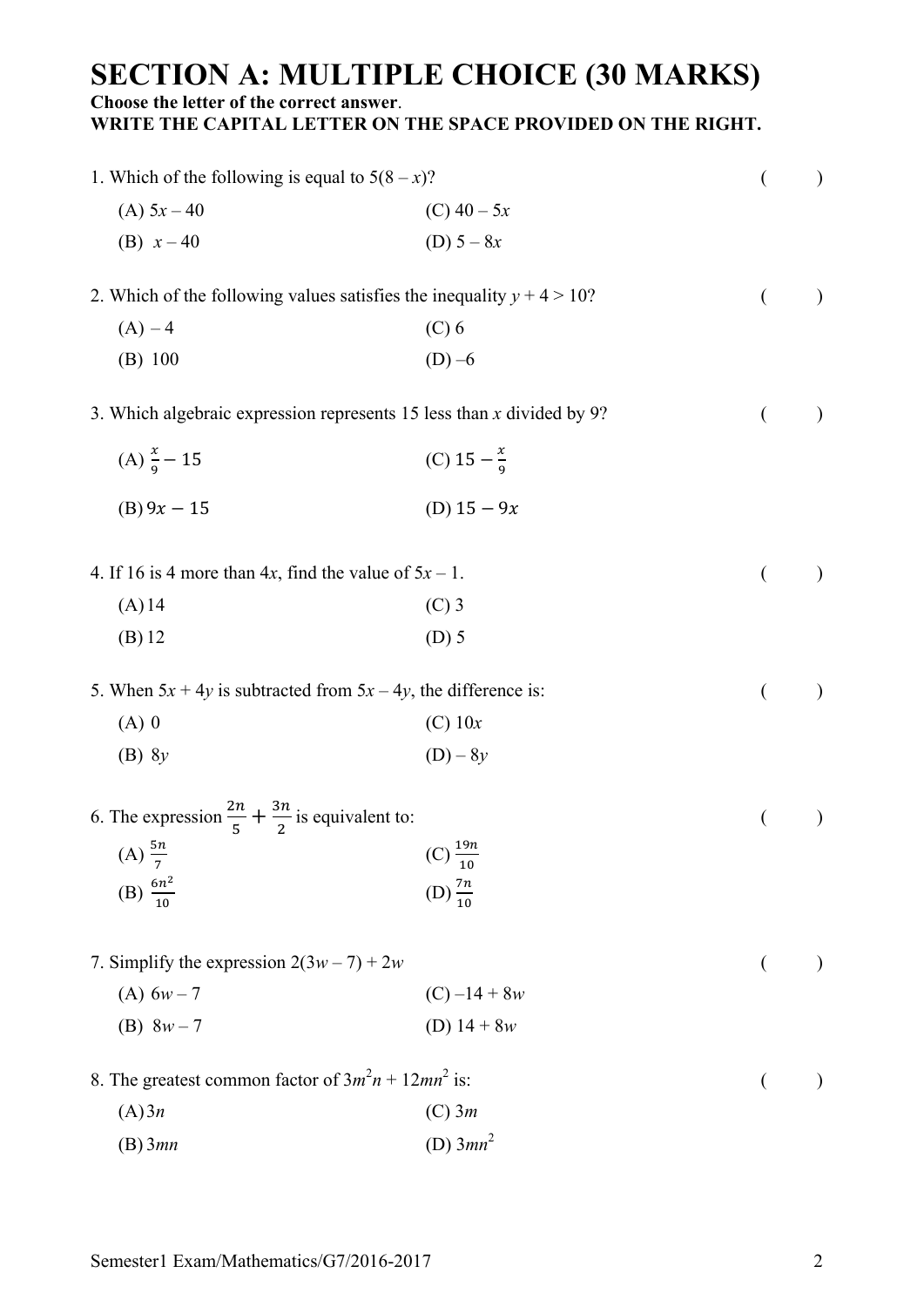| 9. The sum of $(4x^3 + 6x^2 + 2x - 3)$ and $(3x^3 + 3x^2 - 5x - 5)$ is:     |                                                            | €              |               |
|-----------------------------------------------------------------------------|------------------------------------------------------------|----------------|---------------|
| $(A) 7x^3 + 3x^2 - 3x - 8$<br>(B) $7x^3 + 9x^2 - 3x - 8$                    | (C) $7x^3 + 3x^2 + 7x + 2$<br>(D) $7x^6 + 9x^4 - 3x^2 - 8$ |                |               |
| 10. The simplified form of $5x - (-2x) -x$ is:                              |                                                            | $\overline{(}$ | $\mathcal{E}$ |
| $(A)$ 2x                                                                    | $(C)$ 4x                                                   |                |               |
| $(B)$ 6x                                                                    | $(D)$ 8x                                                   |                |               |
| 11. If $a = 2$ , $b = 3$ and $c = 1$ , which of the following is incorrect? |                                                            | €              |               |
| (A) $2a + 3b + c = 15$                                                      | (C) $a + 2b + 3c = 11$                                     |                |               |
| (B) $3a + 3b + 2c = 17$                                                     | (D) $a + b + c = 6$                                        |                |               |
| 12. Which verbal expression is represented by $\frac{1}{2}(n-3)$ ?          |                                                            | $\left($       |               |
| (A) one-half $n$ decreased by 3                                             |                                                            |                |               |
| (B) one-half $n$ subtracted from 3                                          |                                                            |                |               |
| (C) the difference of one-half $n$ and 3                                    |                                                            |                |               |
| (D) one-half the difference of $n$ and 3                                    |                                                            |                |               |
| 13. If $3ax + b = c$ , then x equals:                                       |                                                            | €              |               |
| (A) $c - b + 3a$                                                            | $(C) \frac{c-b}{3a}$                                       |                |               |
| (B) $c + b - 3a$                                                            | (D) $\frac{b-c}{3a}$                                       |                |               |

### *For Numbers 14 and 15.*

Mario is thinking of **4 consecutive odd integers**.

14. If the first integer is  $x - 2$ , which of the following represents the 4<sup>th</sup> integer? ( ) (A)  $x + 2$  (C)  $x + 6$ (B)  $x + 4$  (D)  $x + 8$ 

15. If he represents the third odd integer as  $x + 3$ , what is the **sum** of the four integers? ( )

- (A)  $4x + 8$  (C)  $4x + 10$
- (B)  $4x + 12$  (D)  $4x + 6$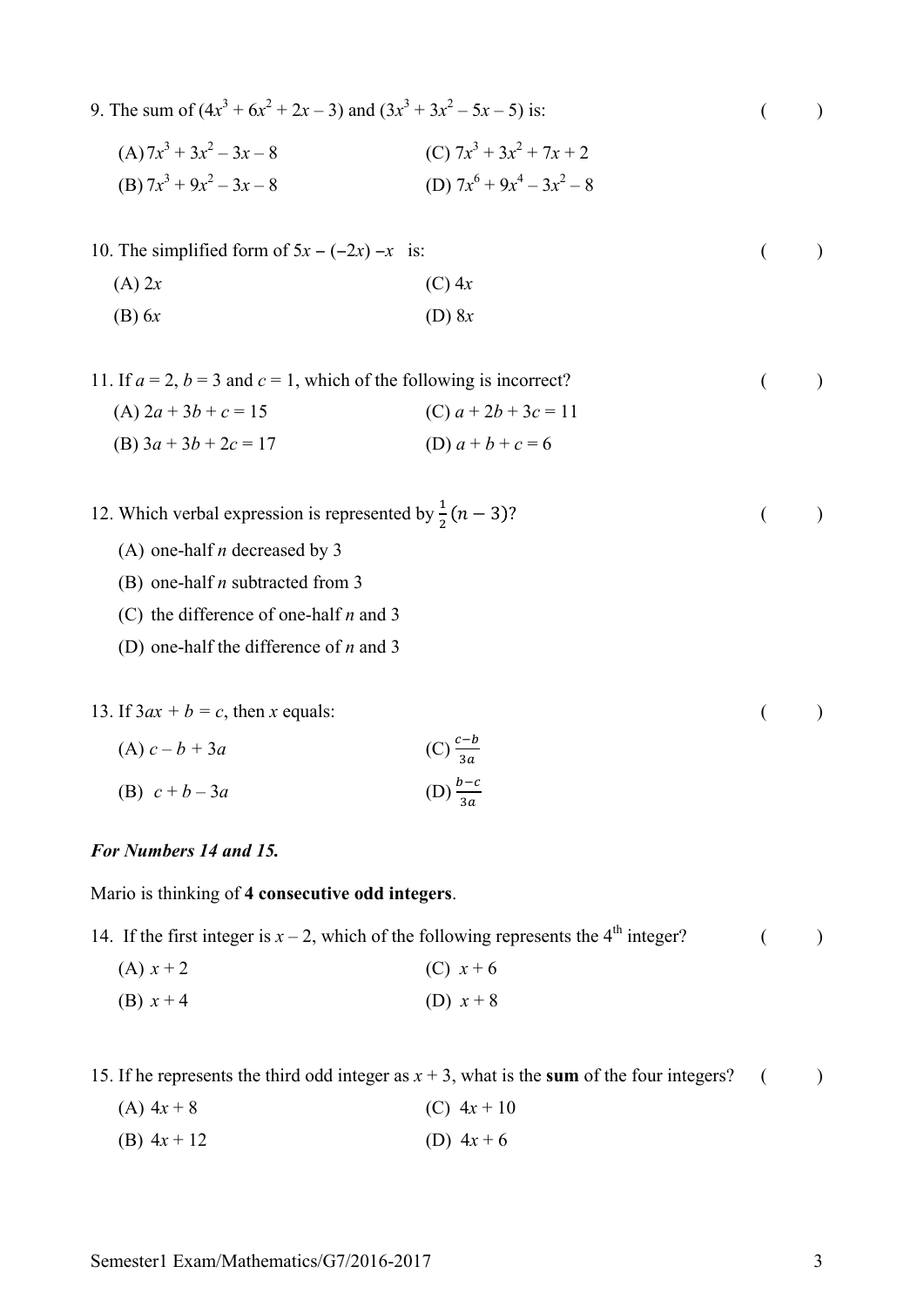### **SECTION B: MECHANICAL SOLVING (50 MARKS)**

Answer all questions and show your complete working.

- 1. Find the value of  $3a 5b$  when  $a = -4$  and  $b = -2$ .
- *Answer*: …………………….………………… [2] 2. Given that  $V = \frac{1}{2}$  $\frac{1}{3}Ah$ ,
	- (a) Find *V* if  $A = 15$  and  $h = 7$ .

*Answer*: …………………….………………… [1]

(b) Make *h* the subject of the formula.

*Answer*: …………………….………………… [2]

#### 3. Expand and simplify.

(a)  $4(2x+3)+5(x-7)$ 

*Answer*: …………………….………………… [2]

(b)  $3x(x-2) - 2x(3x-5)$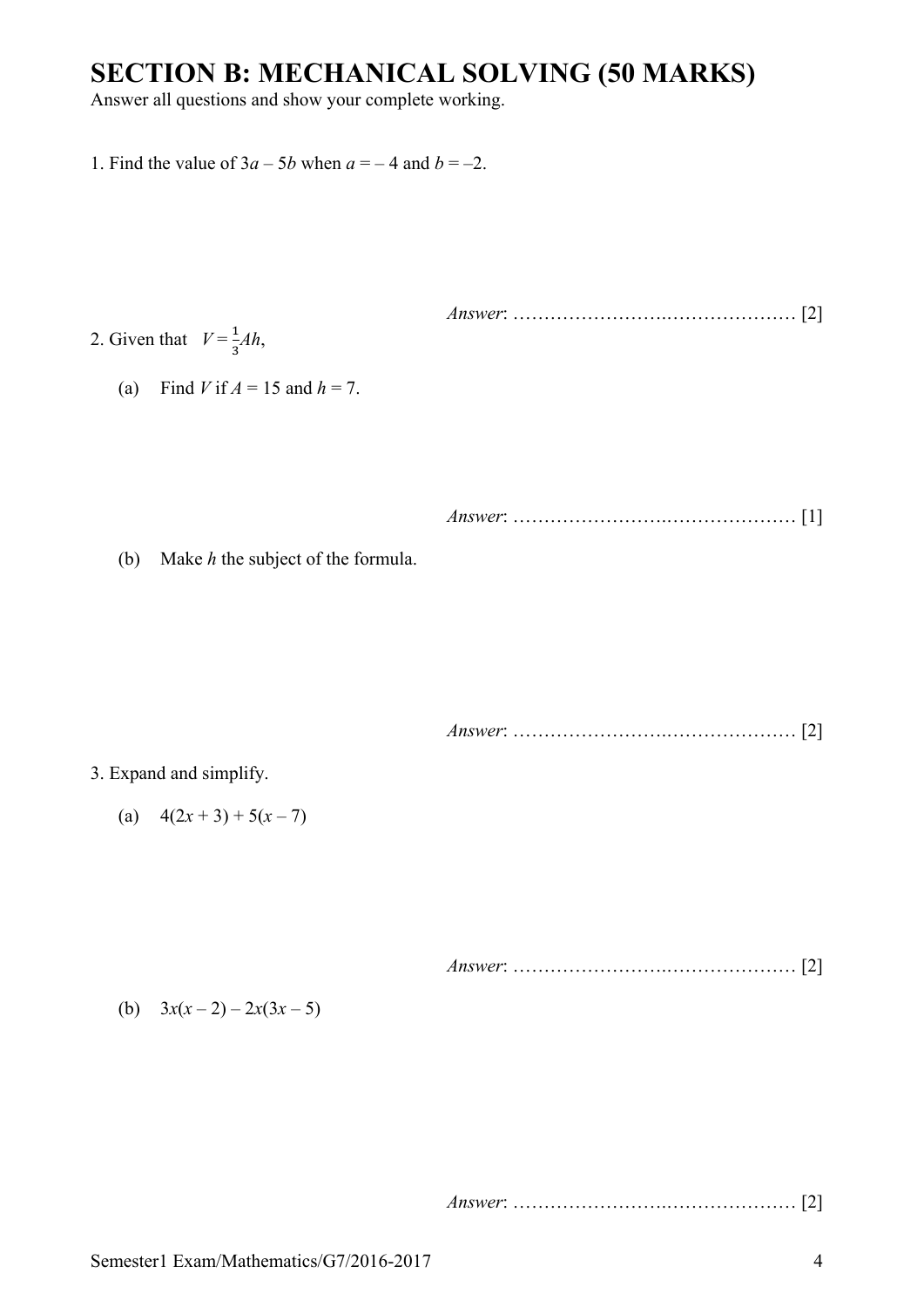4. Simplify.

(a)  $6uw^3 \times 4uw^6$ 

*Answer*: …………………….………………… [1] (b)  $12x^{12} \div 3x^3$ *Answer*: …………………….………………… [1] 5. Factorise completely. (a)  $9x^2 - 6x$ *Answer*: …………………….………………… [1] (b)  $4p^2q - 6pq^2$ *Answer*: …………………….………………… [1] (c) *yp* + *yt* + 2*xp* + 2*xt*

|--|--|

(d)  $6w + 3wy - 4x - 2xy$ 

(e) 
$$
7(h+k)^2 - 21(h+k)
$$

|--|--|--|--|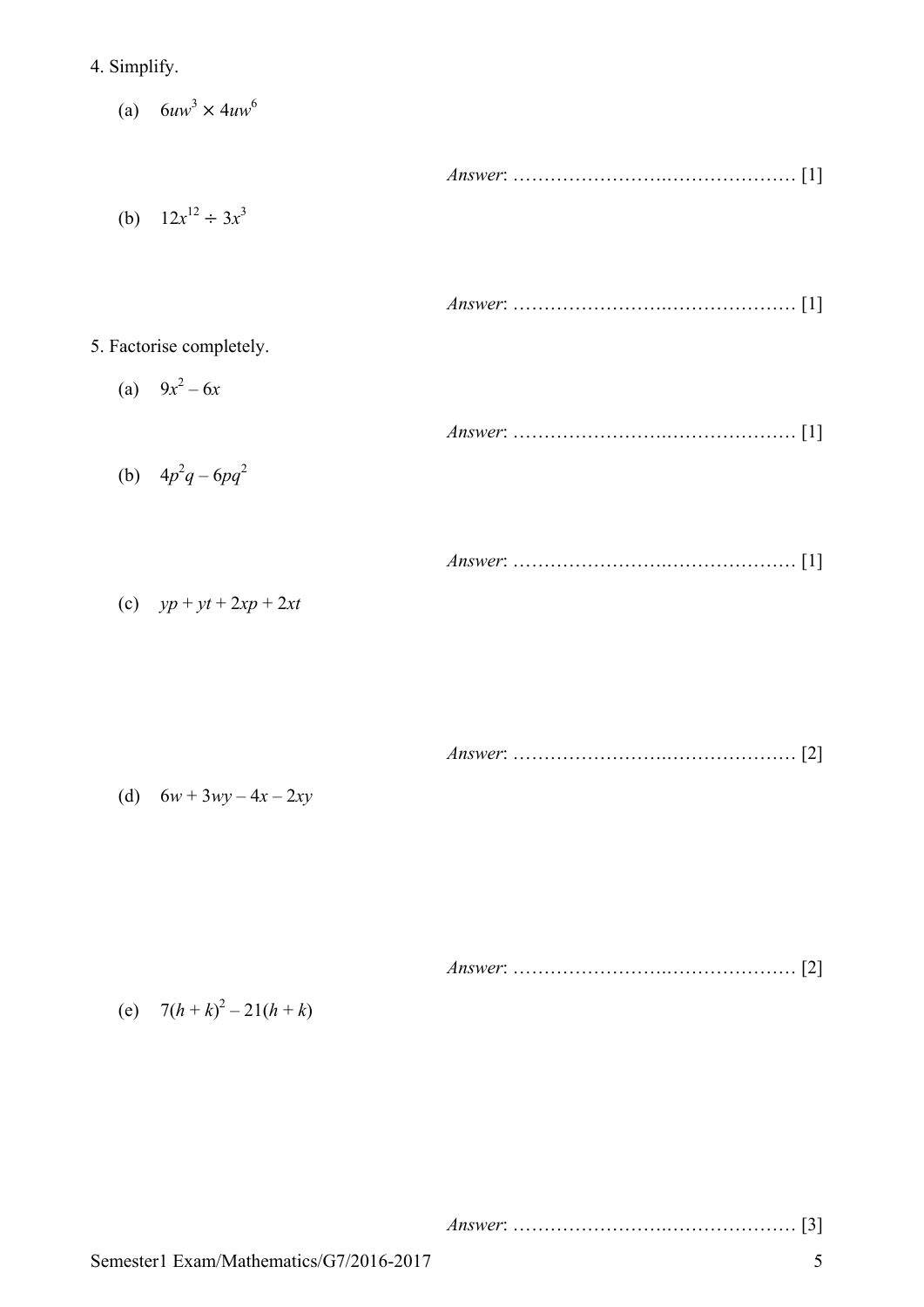6. Write as a single fraction in its simplest form.

(a) 
$$
\frac{x+2}{3} - \frac{2x-5}{3}
$$

*Answer*: …………………….………………… [2]

(b) 
$$
\frac{x-4}{6} + \frac{3x-2}{5} - 2x
$$

*Answer*: …………………….………………… [3]

7. Solve the following equations.

(a) 
$$
\frac{x-8}{2} = 11.
$$

*Answer*: …………………….………………… [2]

(b)  $3(x+4) = 2(4x-1)$ 

*Answer*: …………………….………………… [2]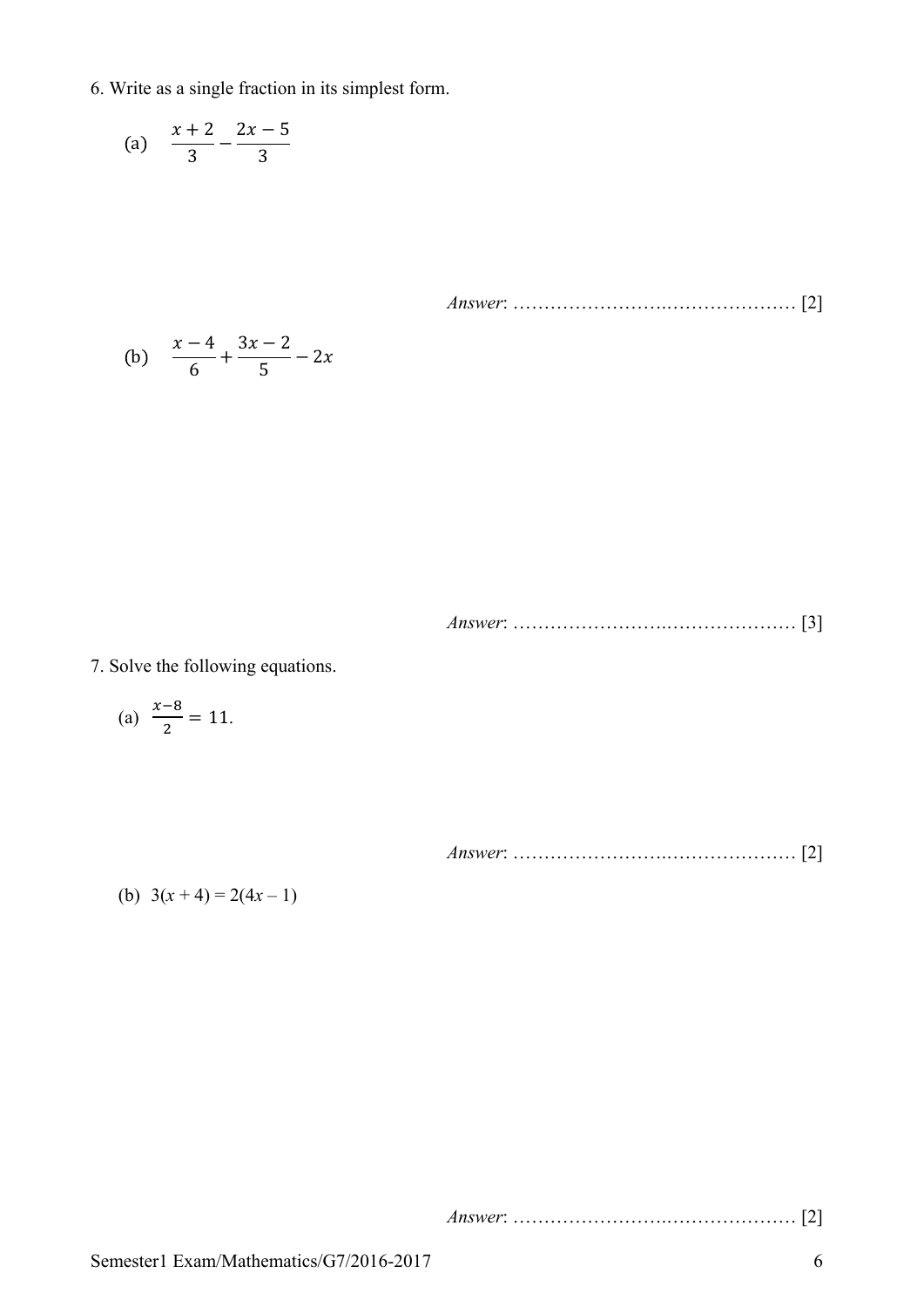(c) 
$$
3(x+1) - 5x = 12 - (6x - 7)
$$

Answer: 
$$
Answer: \qquad \qquad [3]
$$

*Answer*: …………………….………………… [2]

(e) 
$$
\frac{-(3x-1)}{3} - \frac{2(x-8)}{5} = \frac{x+8}{5} - 1
$$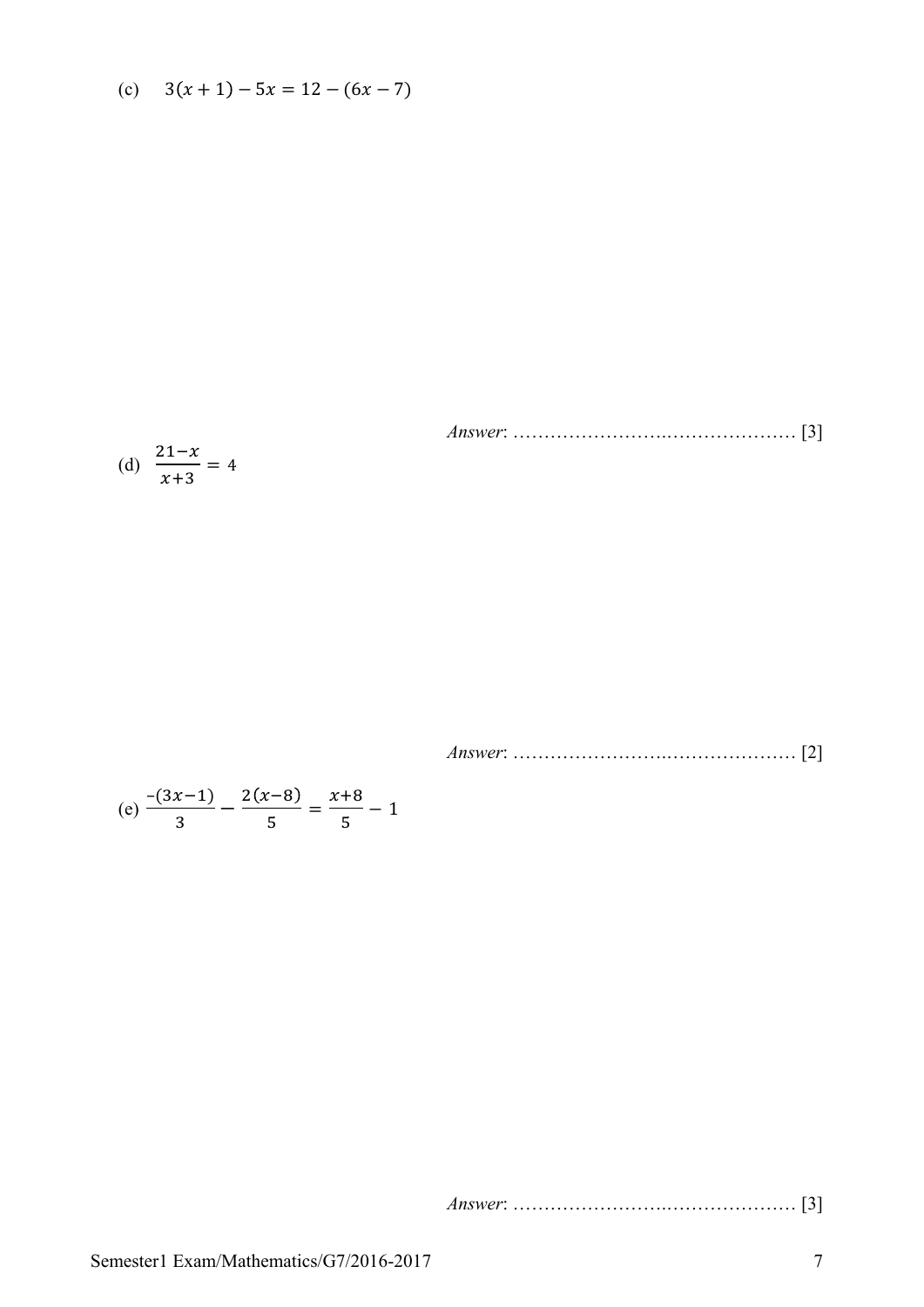8. (a) Solve the inequality  $5m + 23 < 17 - m$ .

*Answer*: …………………….………………… [2]

(b) Construct the graph that represents all the solutions of the inequality in (a). [1]

 $-5$  $-3$  $-2$  $-1$  $\bf{0}$  $\mathbf{1}$  $\overline{2}$  $\overline{\mathbf{3}}$ 5  $-4$  $\overline{\mathbf{4}}$ 

9. Find the **integer values** of *t* which satisfy the inequalities.

 $4t + 7 < 39$  and  $7t - 2 \ge 19$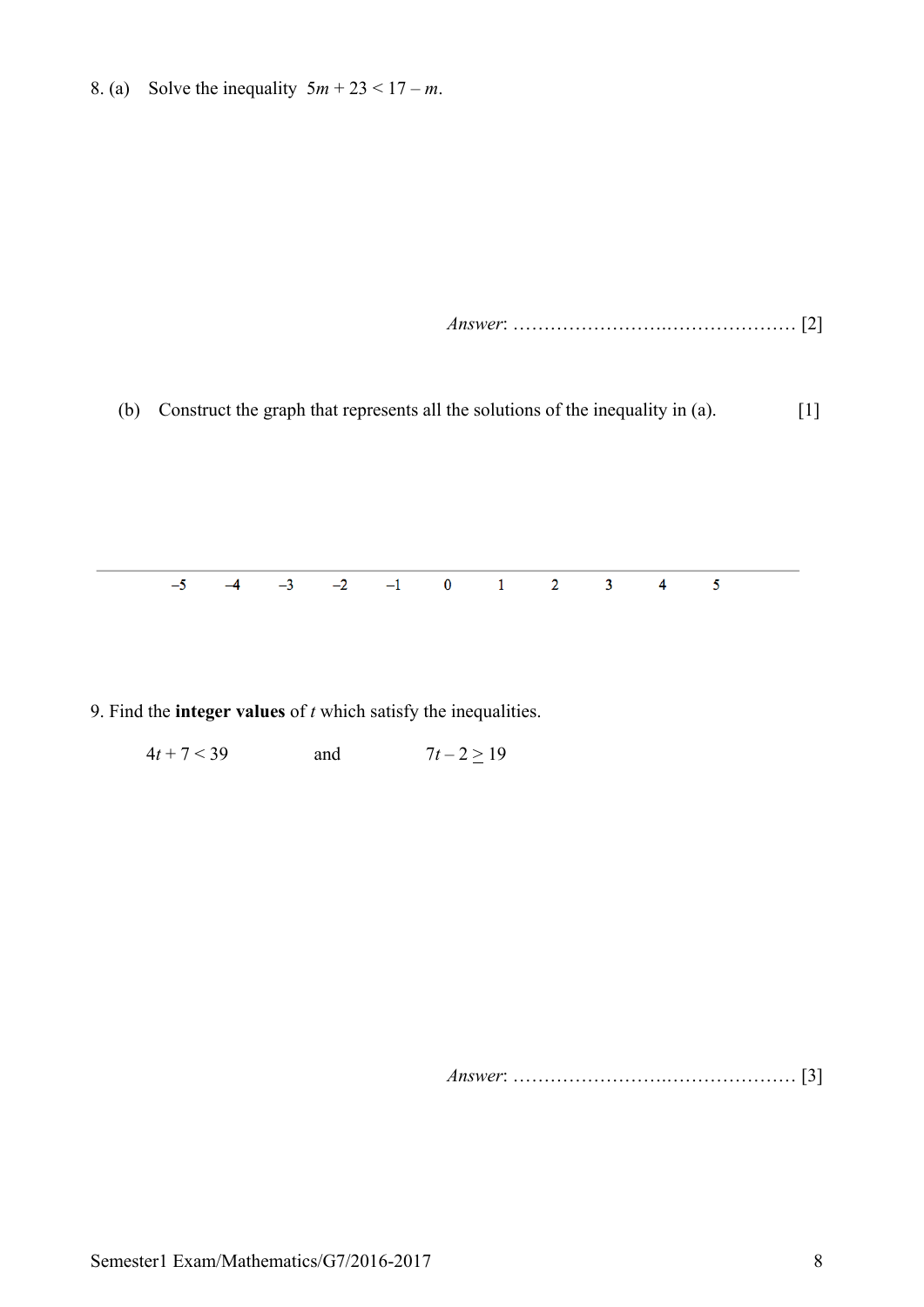10. Make *x* the subject the formula.

$$
(a) \quad y = px^2z
$$

*Answer*: …………………….………………… [2]

(b)  $A = \pi rx + \pi r^2$ 

*Answer*: …………………….………………… [2]

$$
(c) \quad B - x = \frac{xr}{t}
$$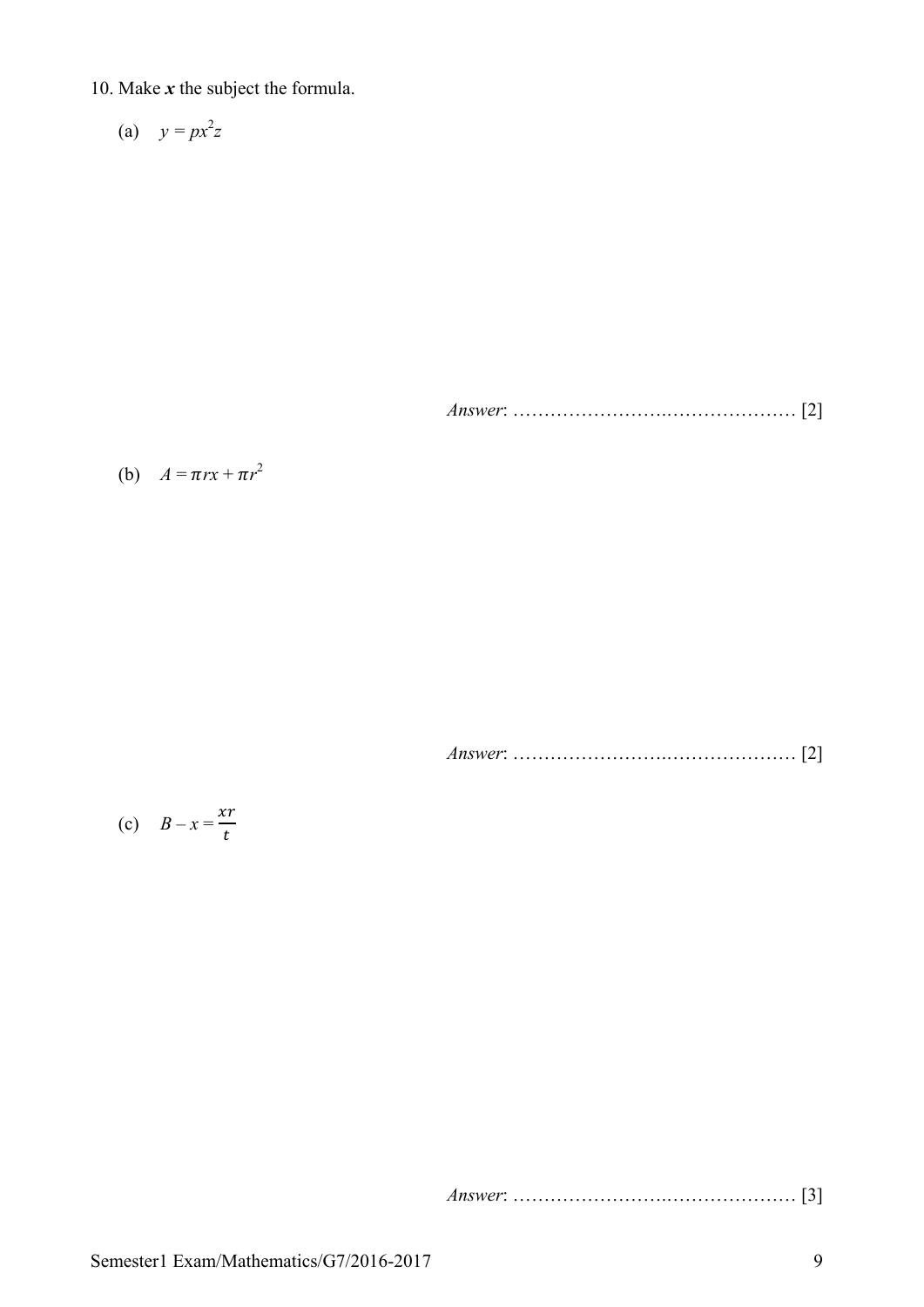## **SECTION C: PROBLEM SOLVING (20 MARKS)**

Answer all questions and show your complete working.

1. Jamil, Kiera and Luther collect badges. Kiera has 12 badges more than Jamil. Luther has 3 times as many badges as Kiera. Altogether they have 123 badges.

Form an equation and solve it to find the number of badges that Jamil, Kiera and Luther have.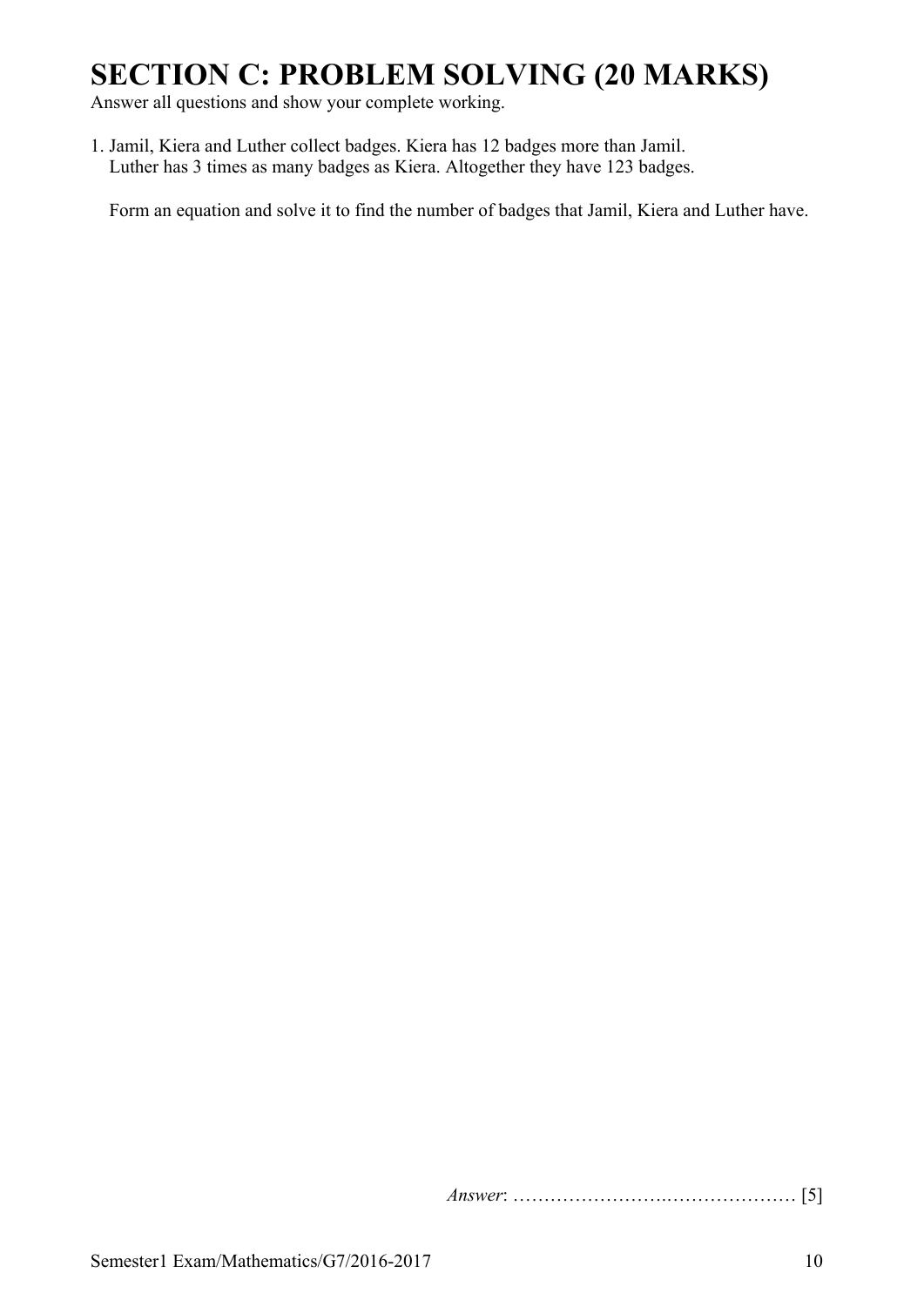

Find the perimeter of the square.

*Answer*: …………………….………………… [1]

- (b) *EFGH* is a rectangle that has a length 10 centimeters less than three times its width. The length of width is *x* cm.
	- (i) Express the length of the rectangle in terms of *x*.

*Answer*: …………………….………………… [1]

 (ii) If the length of the rectangle is equal to the perimeter of the square in (a), find the dimensions of rectangle *EFGH.*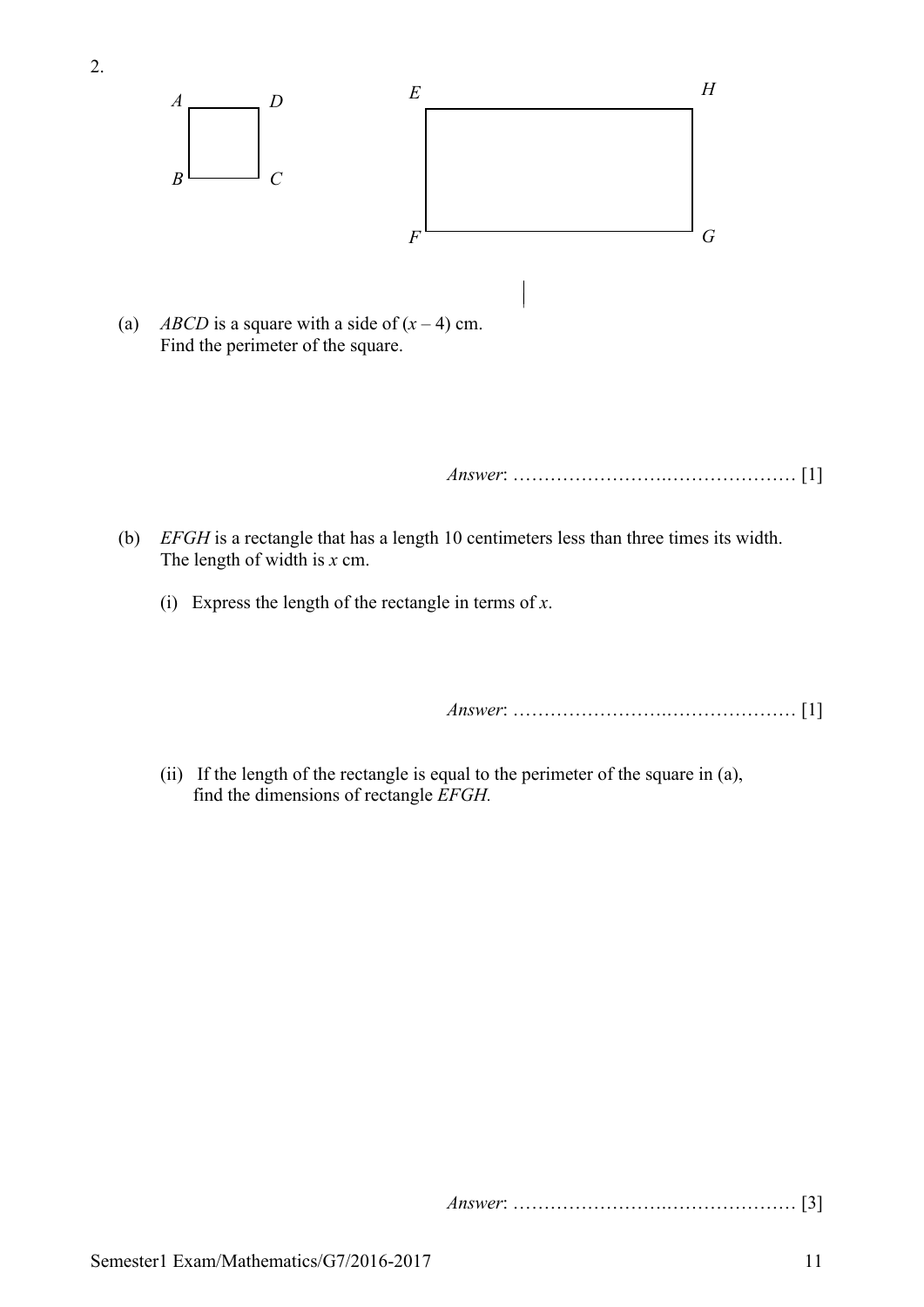3. On a tour, a company rents some cars, trucks and motorcycles. The rental cost is shown below.

| Vehicle    | <b>Rental Cost</b> |
|------------|--------------------|
| Car        | \$200              |
| Truck      | \$500              |
| Motorcycle | \$100              |

The number of trucks rented is 2 more than twice the number of motorcycles.

The number of cars is 2 less than 5 times the number of motorcycles.

If the company paid \$6 900 in total for the rent of the vehicles,

(a) find the number of motorcycles rented by the company;

*Answer*: …………………….………………… [4]

(b) find the total number of vehicles rented.